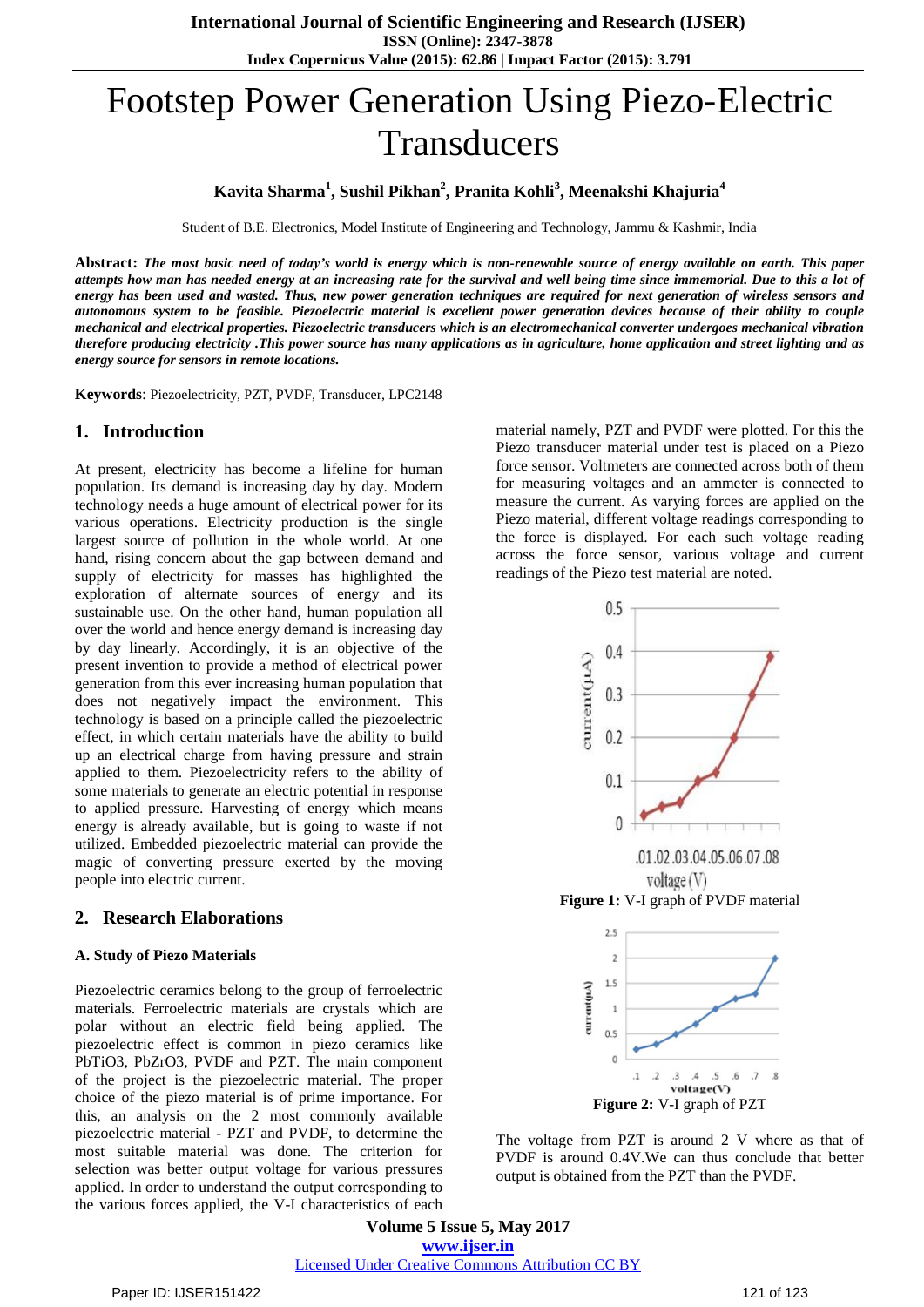#### **B. Study of Connections**

Next to determine the kind of connection that gives appreciable voltage and current necessary, eight PZT are connected in series.



**Figure 3:** PZT in series connection

A force sensor and voltmeter is connected to this series combination. As varying forces are applied on this connection, corresponding voltages are noted. Also the voltage generated across the series connection and the current is measured.

# **3. Hardware Implementation**

The hardware set up is as shown in figure 4. A tile made from piezo material is made. The voltage generated across a piezo tile is supplied to a battery for it to recharge and supply the dc loads. A LCD is interfaced to the tile using a LPC 2148 microcontroller to display the voltage generated across the piezo tile.



**Figure 4:** Hardware setup

# **4. Working**

The piezoelectric material converts the pressure applied to it into electrical energy. The source of pressure can be either from the weight of the moving vehicles or from the weight of the people walking over it.. The output dc voltage is then stored in a rechargeable battery. As the power output from a single piezo-film was extremely low, combination of few Piezo films was investigated. With series connection, additional piezo-film results in increased of voltage output but not in linear proportion. From battery provisions are provided to connect dc load. The voltage produced across the tile can be seen in a LCD. For this purpose microcontroller LPC 2148 is used. The microcontroller uses a crystal oscillator for its operation. The output of the microcontroller is then given to the LCD which then displays the voltage levels



**Figure 5:** Schematic representation of the working model

# **5. Maximum Theoretical Voltage Generated**

When a force is applied on piezo material, a charge is generated across it. Thus, it can be assumed to be an ideal capacitor. Thus, all equations governing capacitors can be applied to it. In this project, on one tile, we connect 8 piezo in series.

Hence, the net voltage generated in series connection is the sum of individual voltages generated across each piezoelectric disc. Output voltage from 1 piezo disc is 2V

Veq=V1+V2+V3 +...+V8  $= 2(8)$  $=16V$ 

Thus the maximum voltage that can be generated across the piezo tile is around 16V.

# **6. Analysis Done On the Piezo Tile**

People whose weight varied from 40kg to 75 kg were made to walk on the piezo tile to test the voltage generating capacity of the Piezo tile. The relation between the weight of the person and power generated is plotted in figure 6. From the graph it can be seen that, maximum voltage is generated when maximum weight/force is applied. Thus, maximum voltage of 16V is generated across the tile when a weight of 55 Kg is applied on the tile.



**Figure 6:** Weight V/s power graph of piezo tile

**Volume 5 Issue 5, May 2017 www.ijser.in** Licensed Under Creative Commons Attribution CC BY